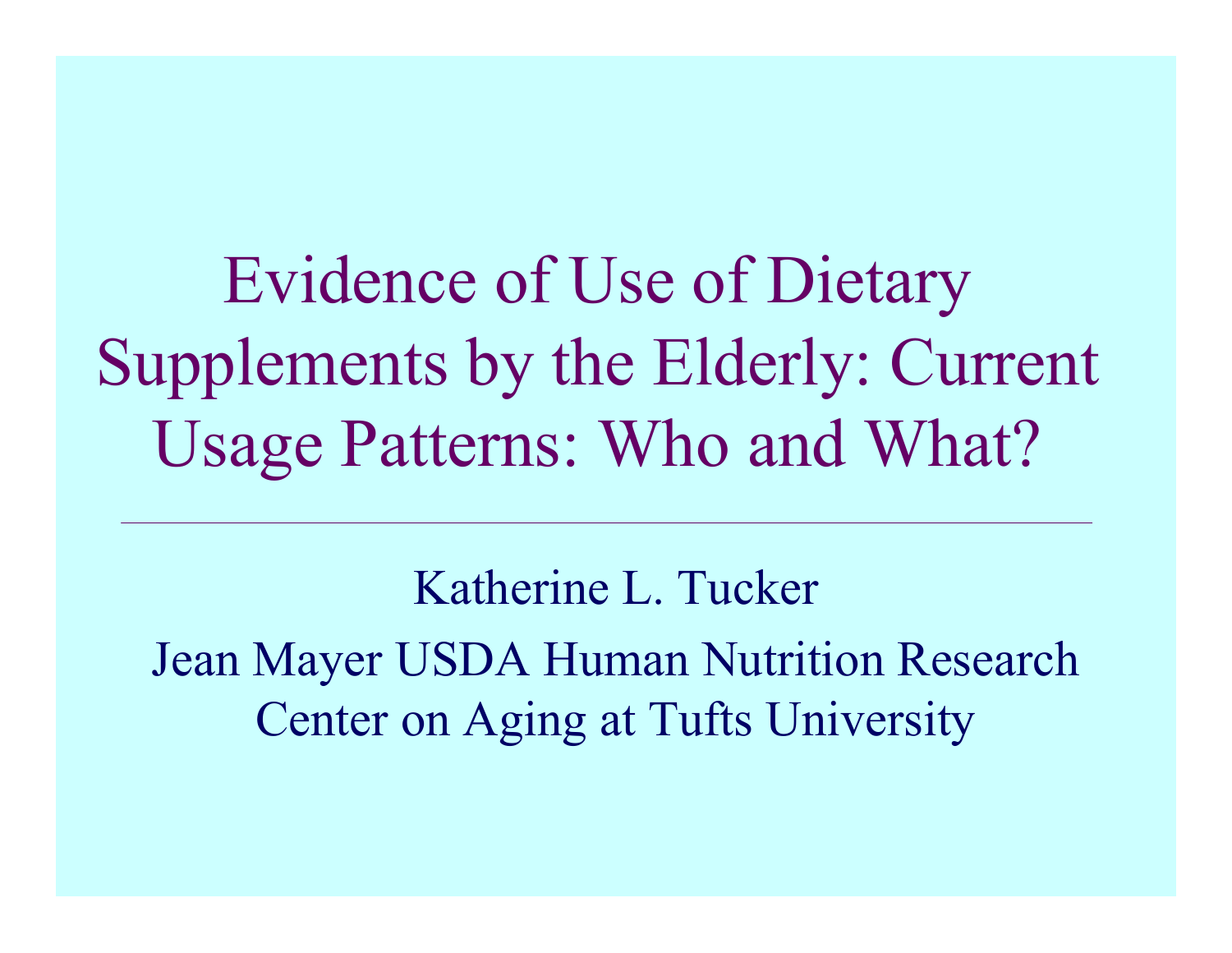## Supplement Use in the Elderly

- What do we know?
	- How many elders are using supplements?
	- Is supplement use increasing among the elderly?
	- Are they taking multivitamin preparations or single nutrients?
	- –What are the characteristics of users vs. nonusers?
	- What about herbal/other supplements?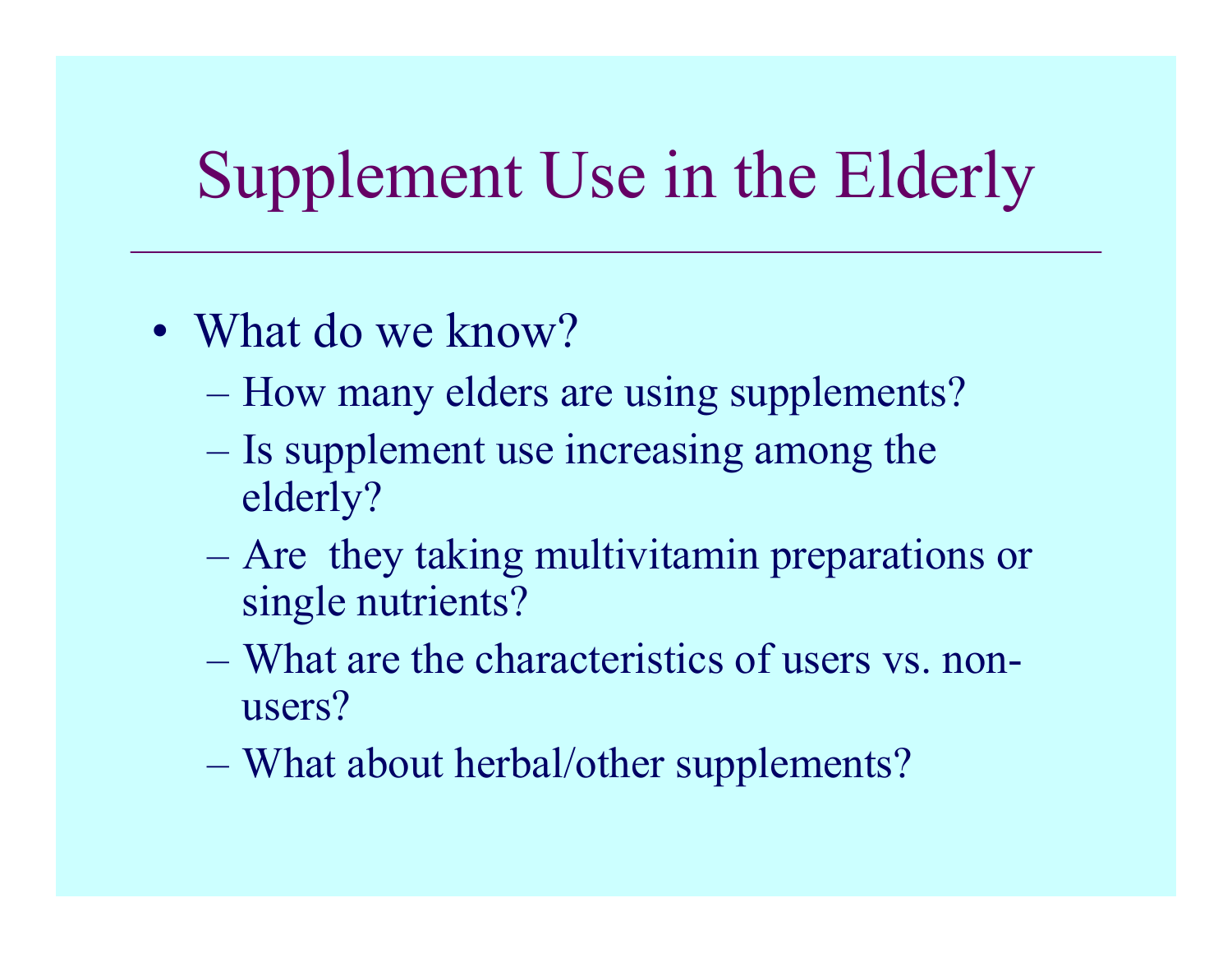#### NHANES III, 1988-94 (60+ y)



From: Ervin, RB et al. Vital and Health Statistics Series 11, No. 244, June 1999. N: Male, NHW=1826, NHB=596, MA=609; Female, NHW=2135, NHB=659, MA=568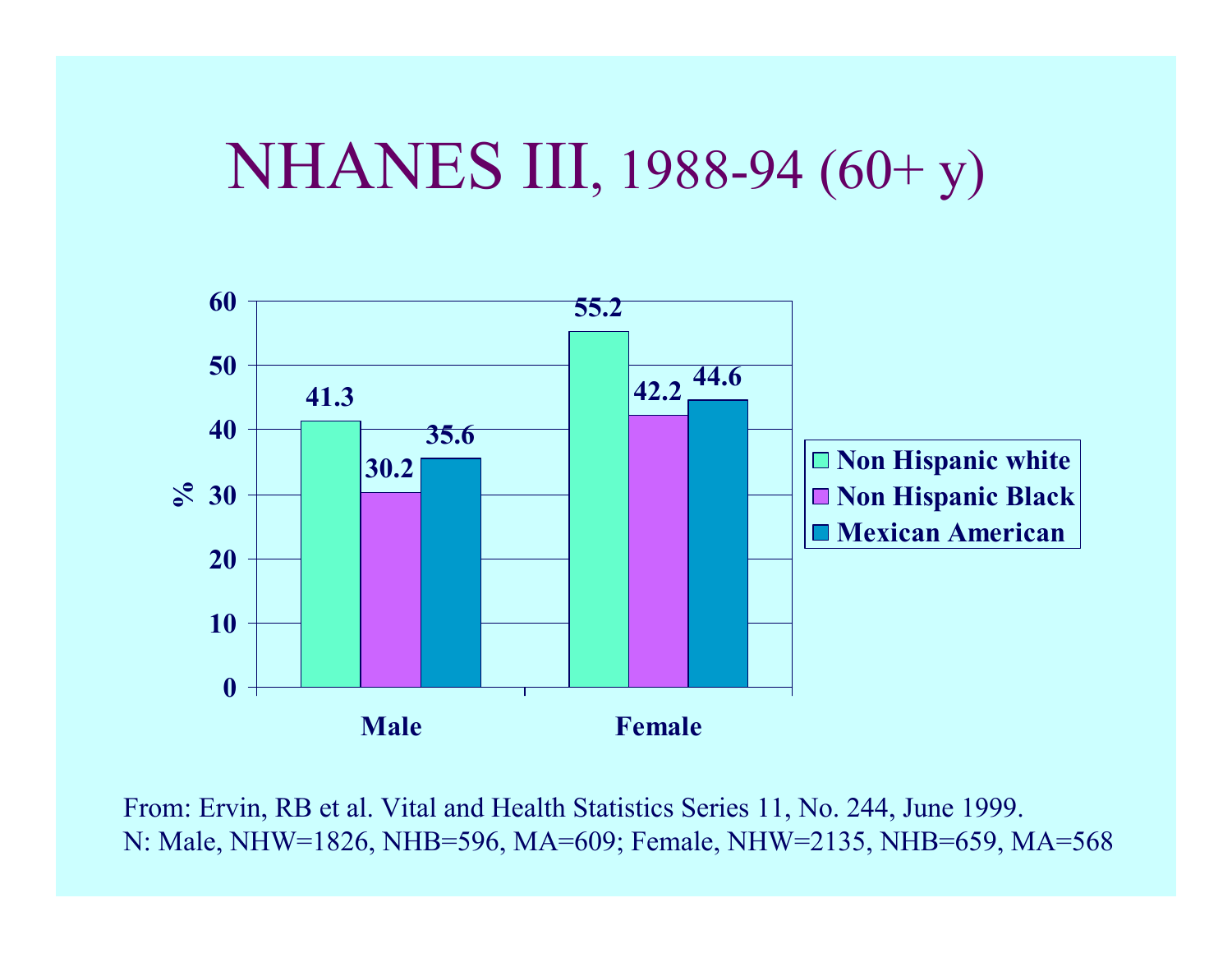#### NHANES III, 1988-94 (all ages)



From: Ervin, RB et al. Vital and Health Statistics Series 11, No. 244, June 1999.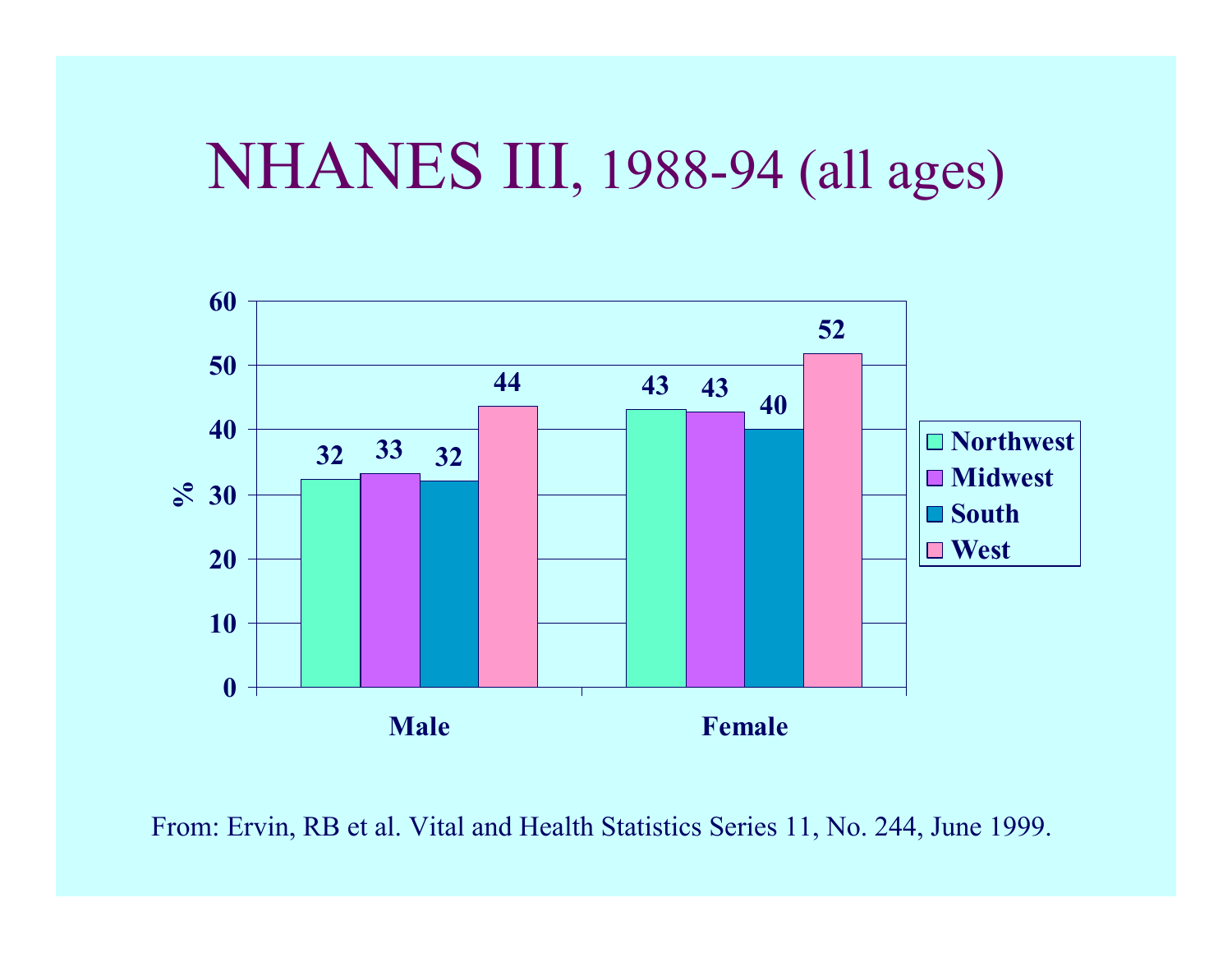Multi-nutrient Supplement Use (%) by Older Adults in Beaver Dam, WI (1988-90, 65-86 y)



- •Supplement users (43-86 y) were more likely than nonusers to:
	- have higher education
	- be physically active
	- drink < 91 g alcohol/wk
		- be never smokers
		- have l ower BMI
		- –have better nutrient intakes from diet

From: Lyle BJ et al. J Nutr 1998;128:2355-2362. N: Men = 366, Women = 513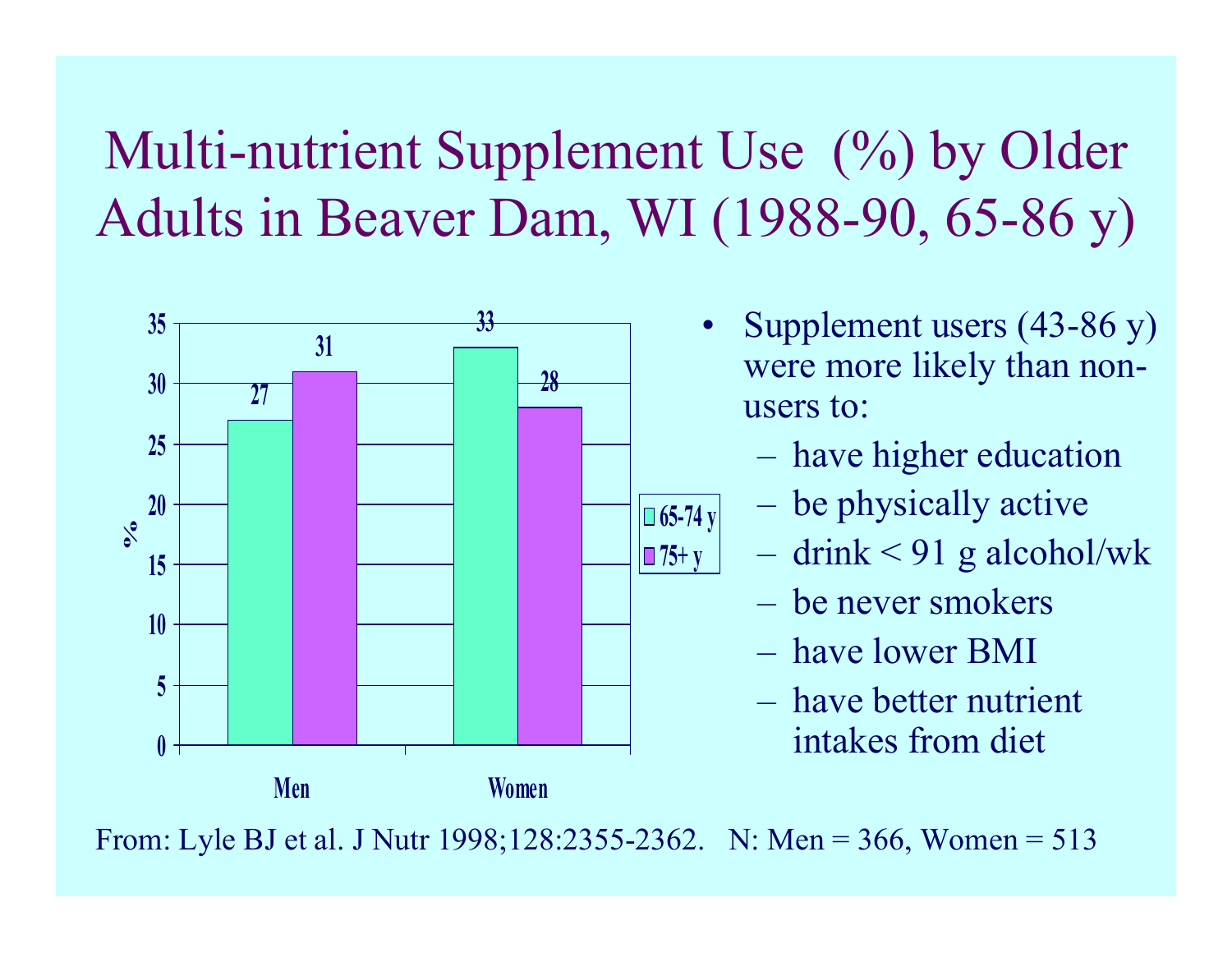# Supplement Use (%) by Rural Elders in North Carolina  $(70 + y)$



- $\bullet$ Supplement users were more likely than non-users to:
	- –have better diets
	- be female
	- –be married

From: Vitolins MZ et al. J Gerontol 2000;55A:M613-M617.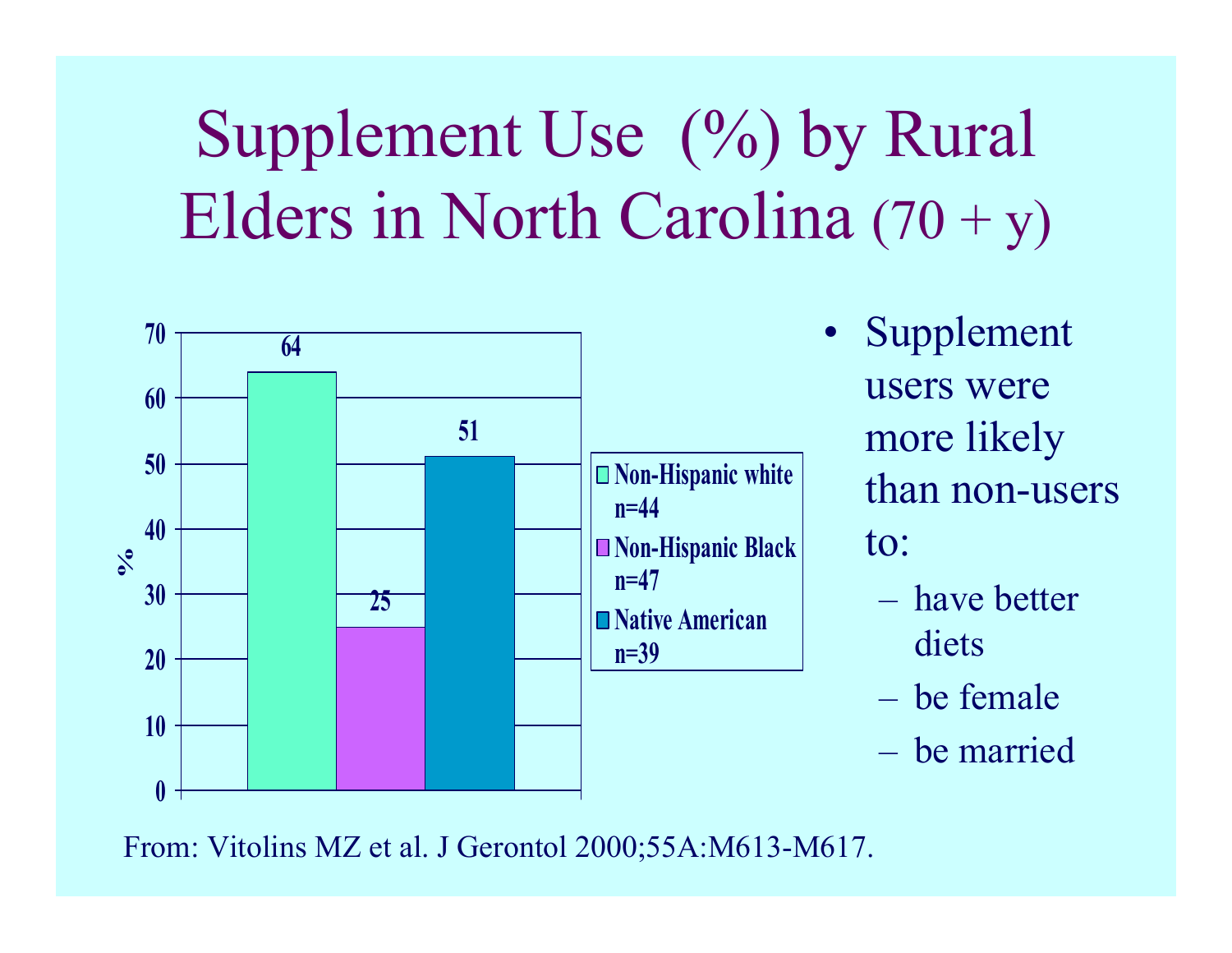## Massachusetts Hispanic Elders Study  $(1992-96, 60 + y)$

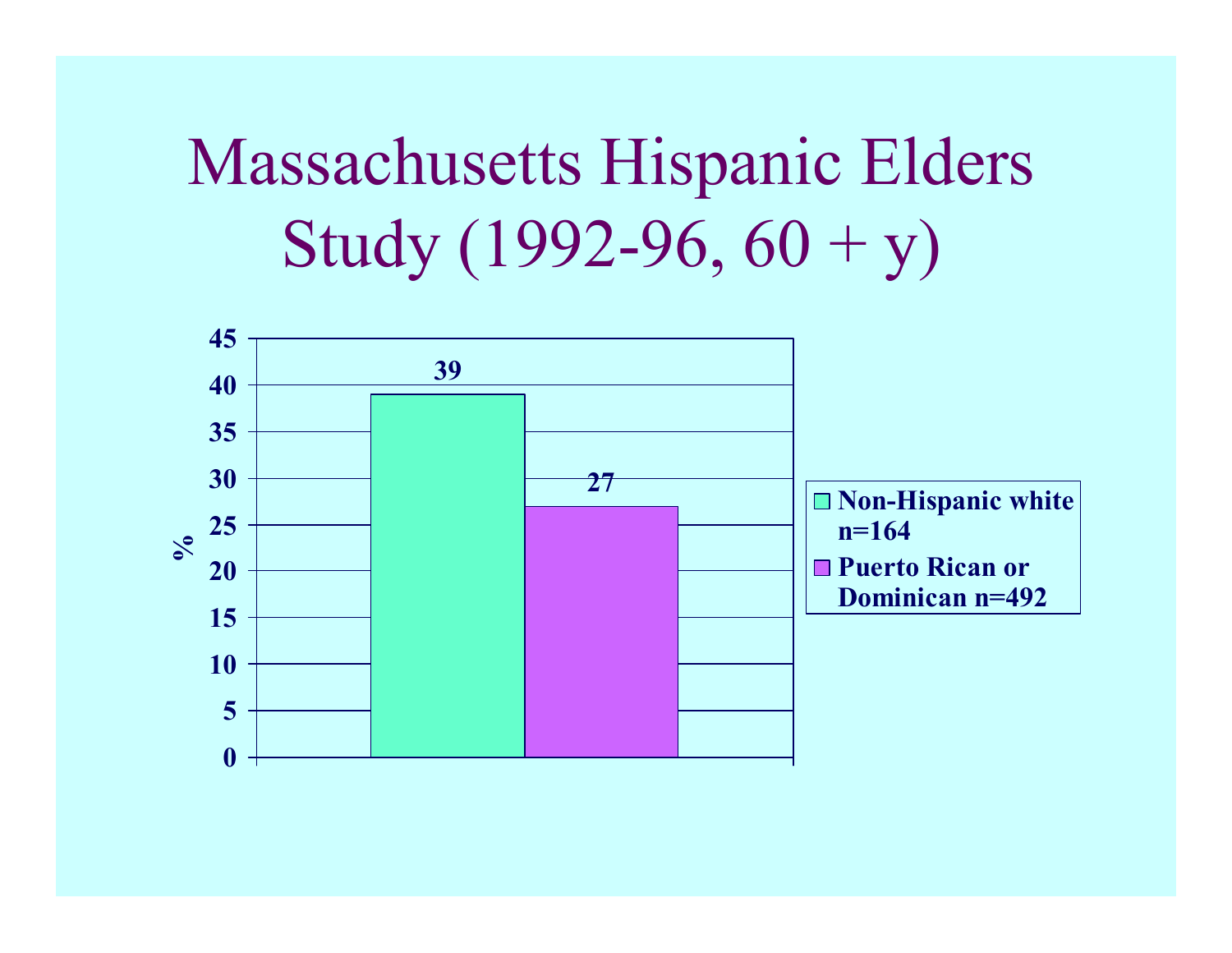### NHANES III, 1988-94 (40 + y) # Supplements Used (% of Users)



From: Ervin, RB et al. Vital and Health Statistics Series 11, No. 244, June 1999.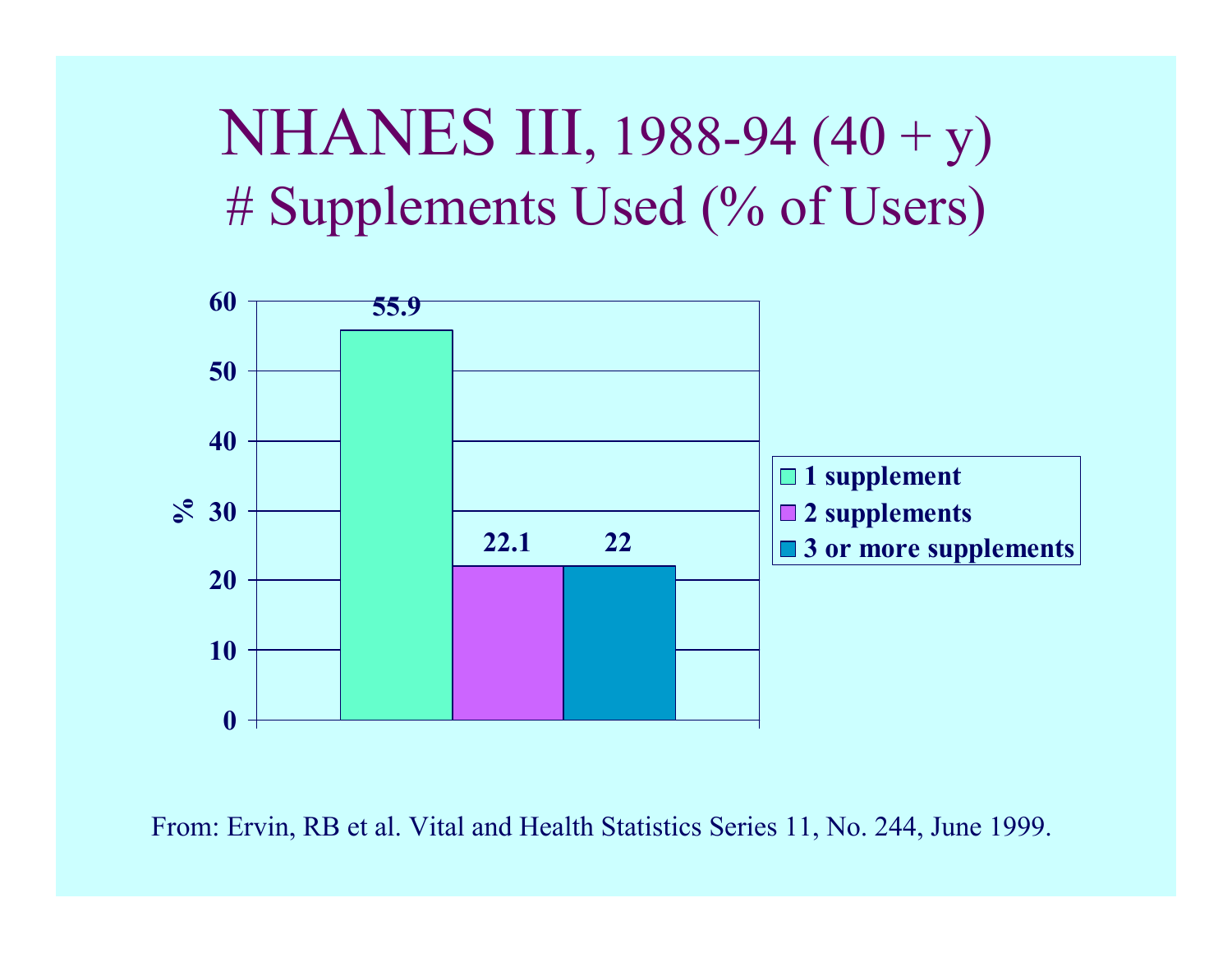#### Supplement Use (%) by Older Adults in the Slone Survey (1998-99, 65+ y)



From: Kaufman DW et al. JAMA 2002;287:337-344. N: Men=243; women=351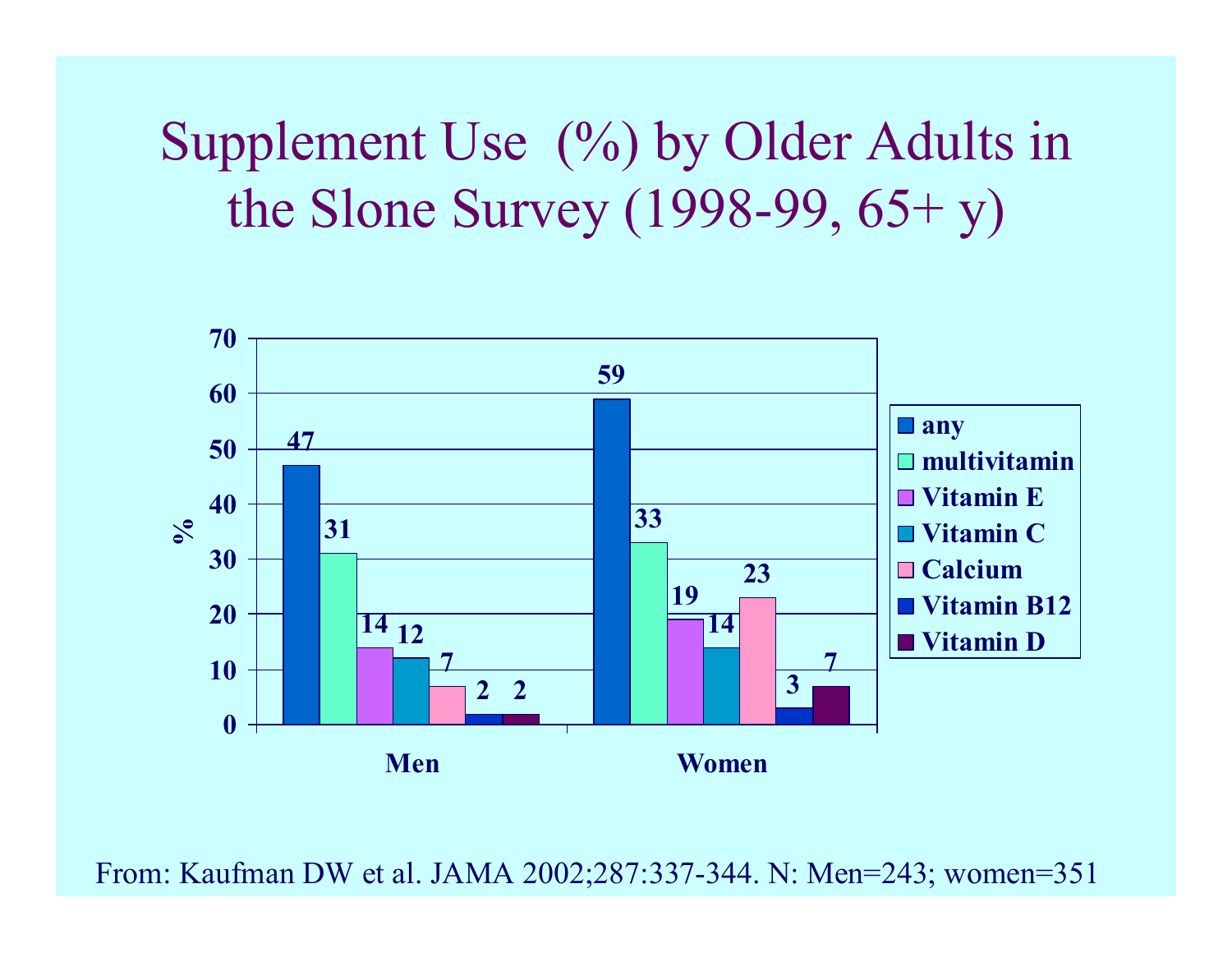# Baltimore Longitudinal Study of Aging  $1993-1999(60 + y)$

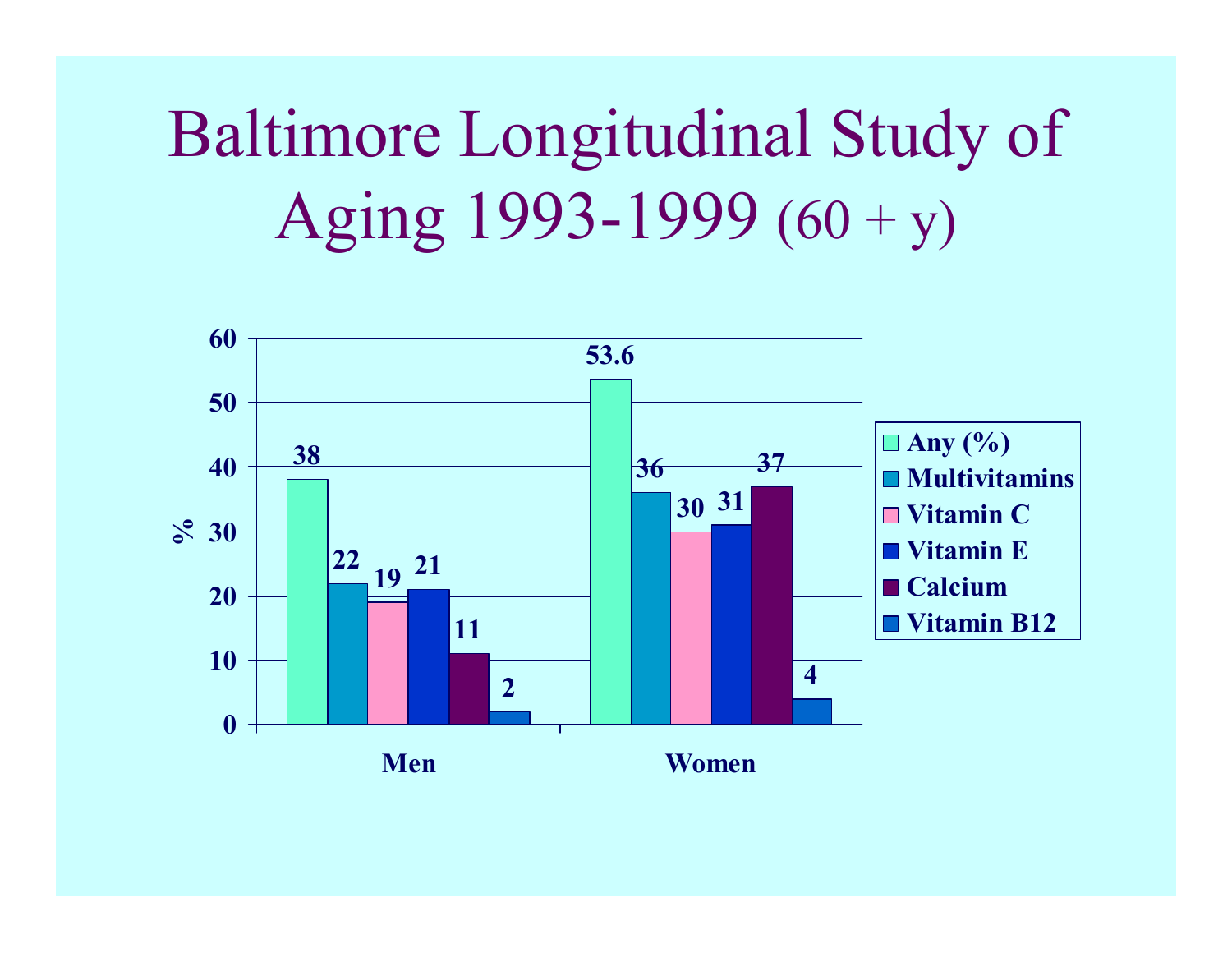# Calcium from Supplements NHANES III, 1988-94 (60 +y)



From: Ervin, RB and Kennedy-Stephenson J. J Nutr 2002;132:3422-3427.

\* Healthy People 2010 calcium objective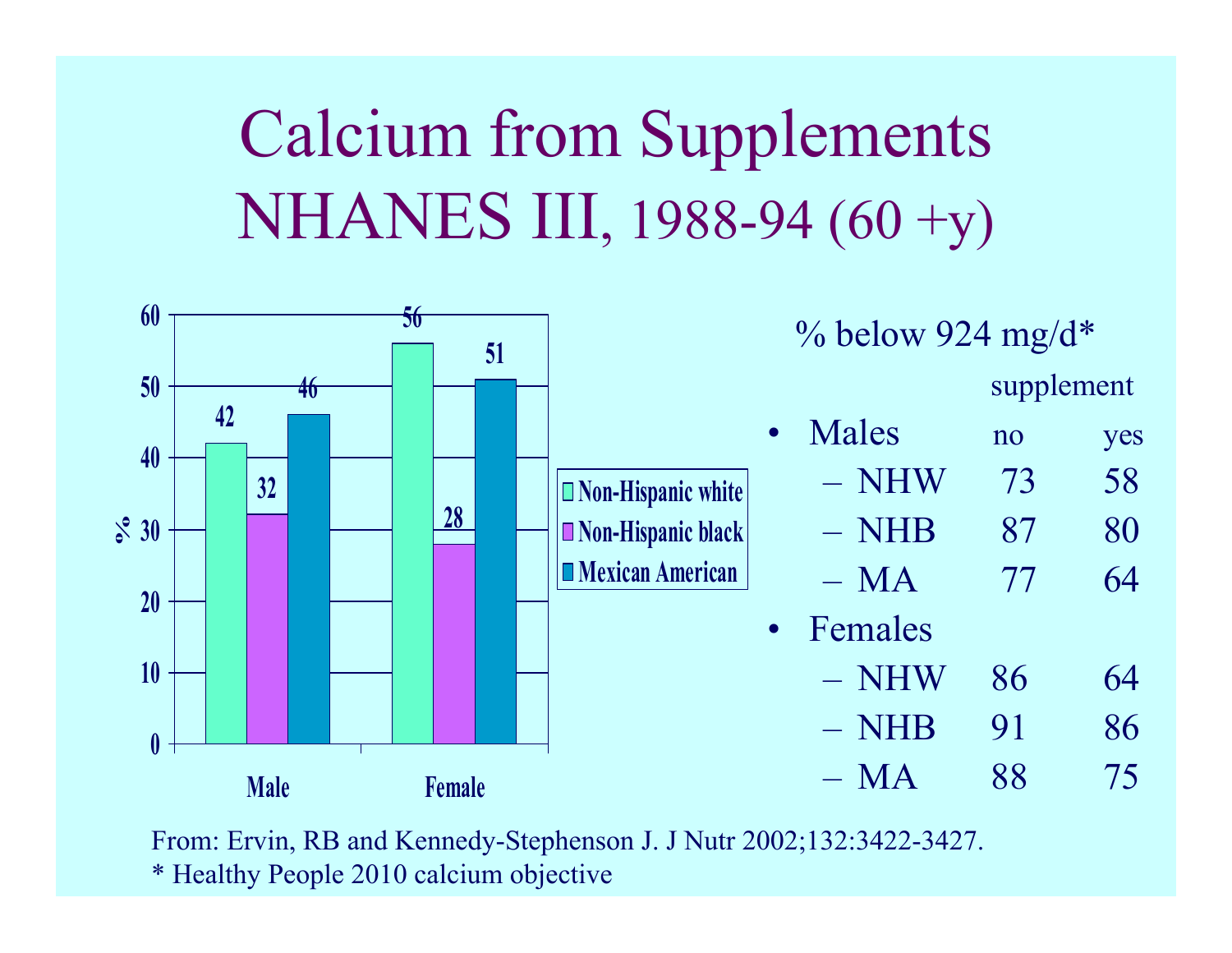# Calcium Supplement Use in a NE US Medicare HMO, (65 +y)



From: Dawson-Hughes B et al. Osteoporosis Int 2002;13:657-662. N=2408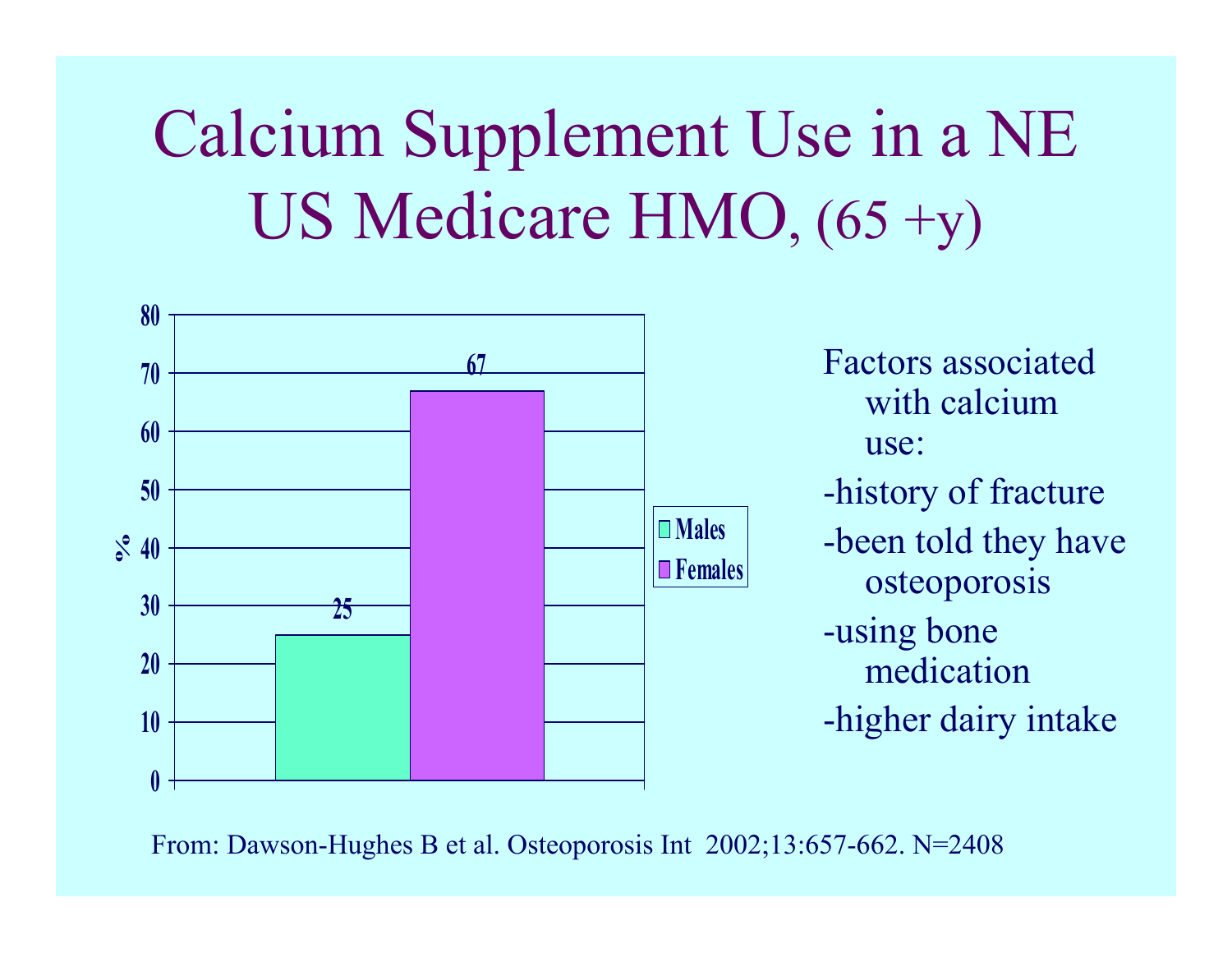#### Calcium and vitamin D Supplement Use (%) by Rural Elders in North Carolina  $(70 + y)$



From: Bell et al. J Am Diet Assoc 2002;102:844-847.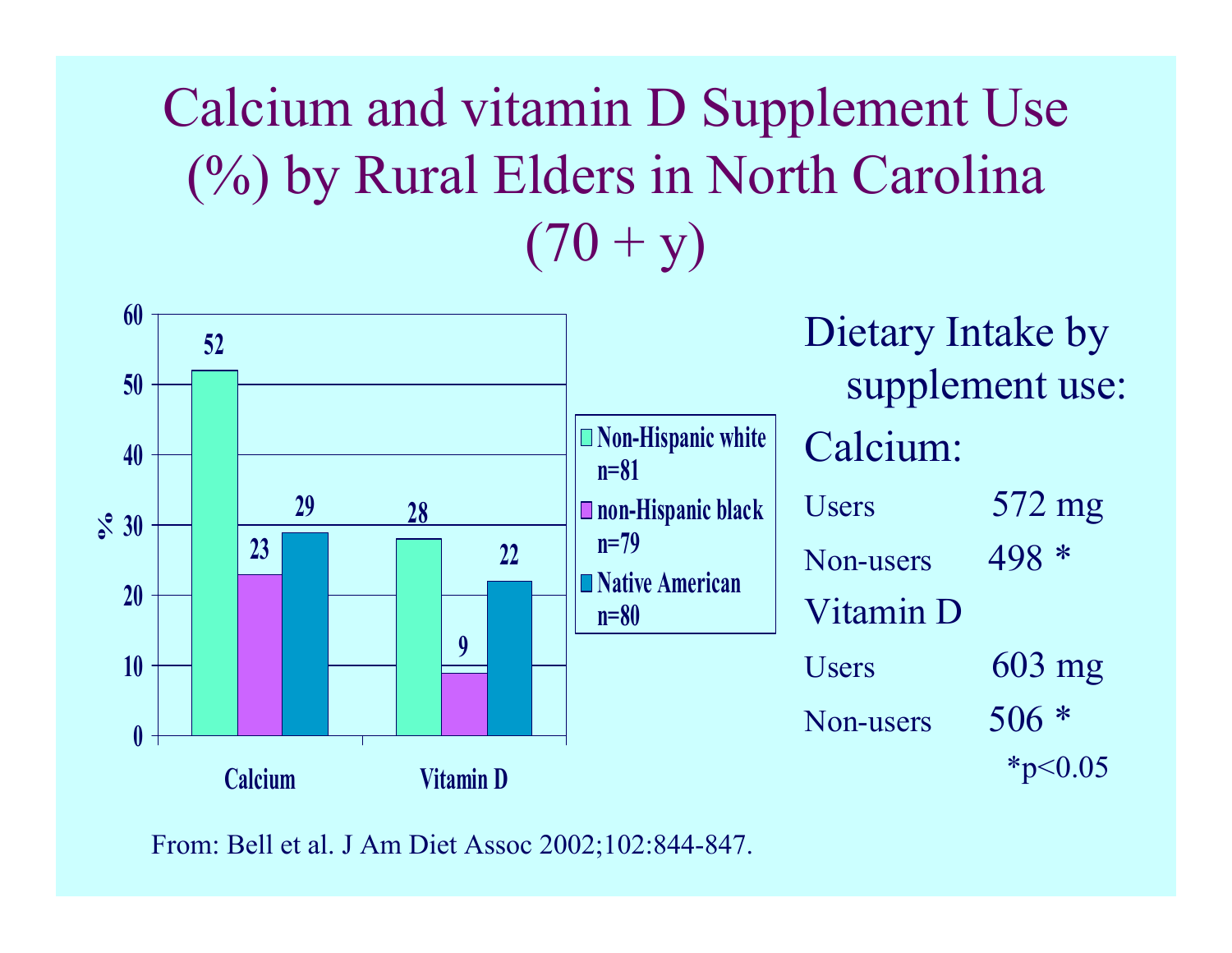# Supplement Use in the Normative Aging Study: Men,  $(60 + y)$



**1987-89 n =630 1990-99 n =913**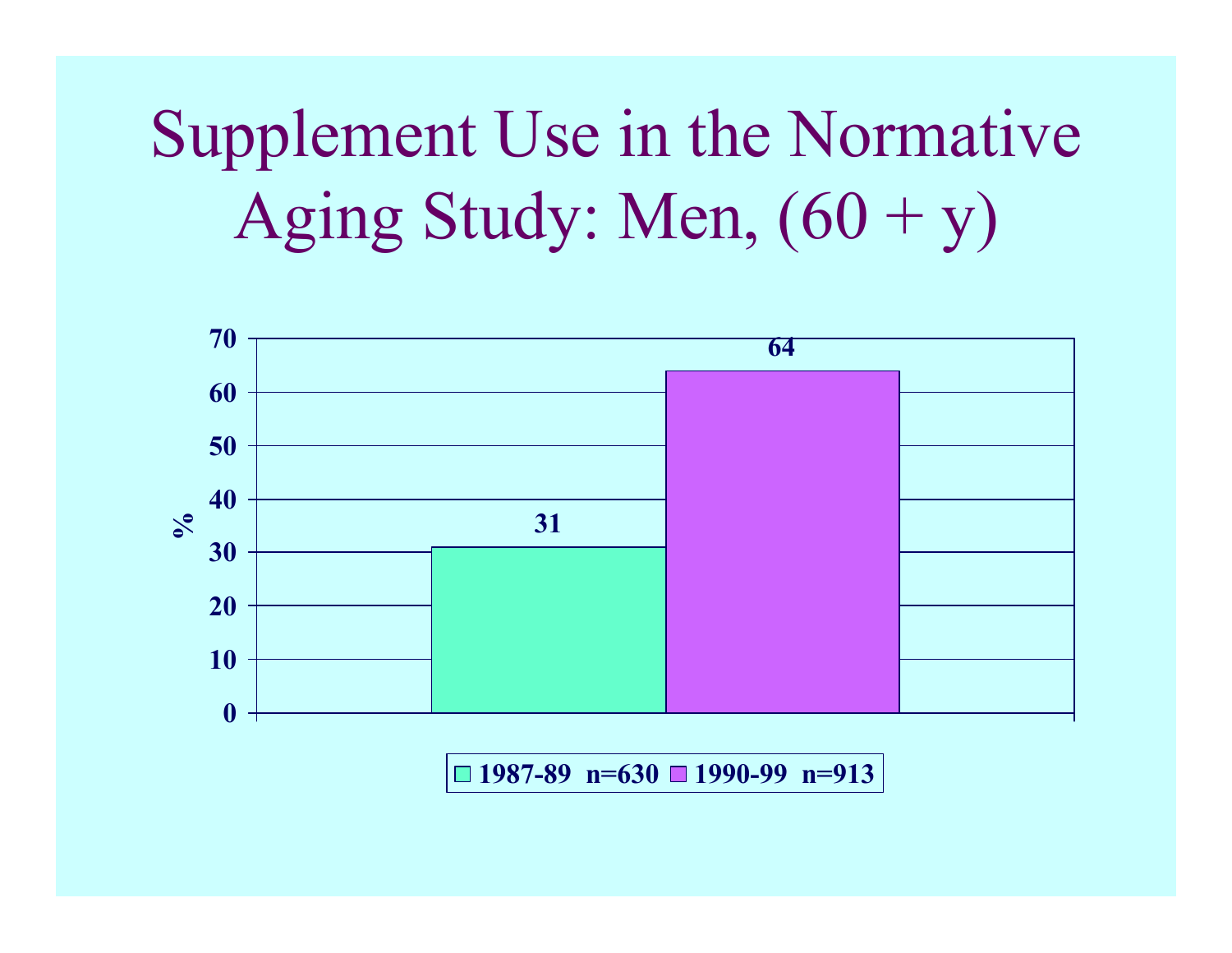## Supplement Use in the Framingham Studies, Men, 60 + y



**C o h o r t 1988-89 O ffs p ring 1991-95 O ffs p ring 1995-99**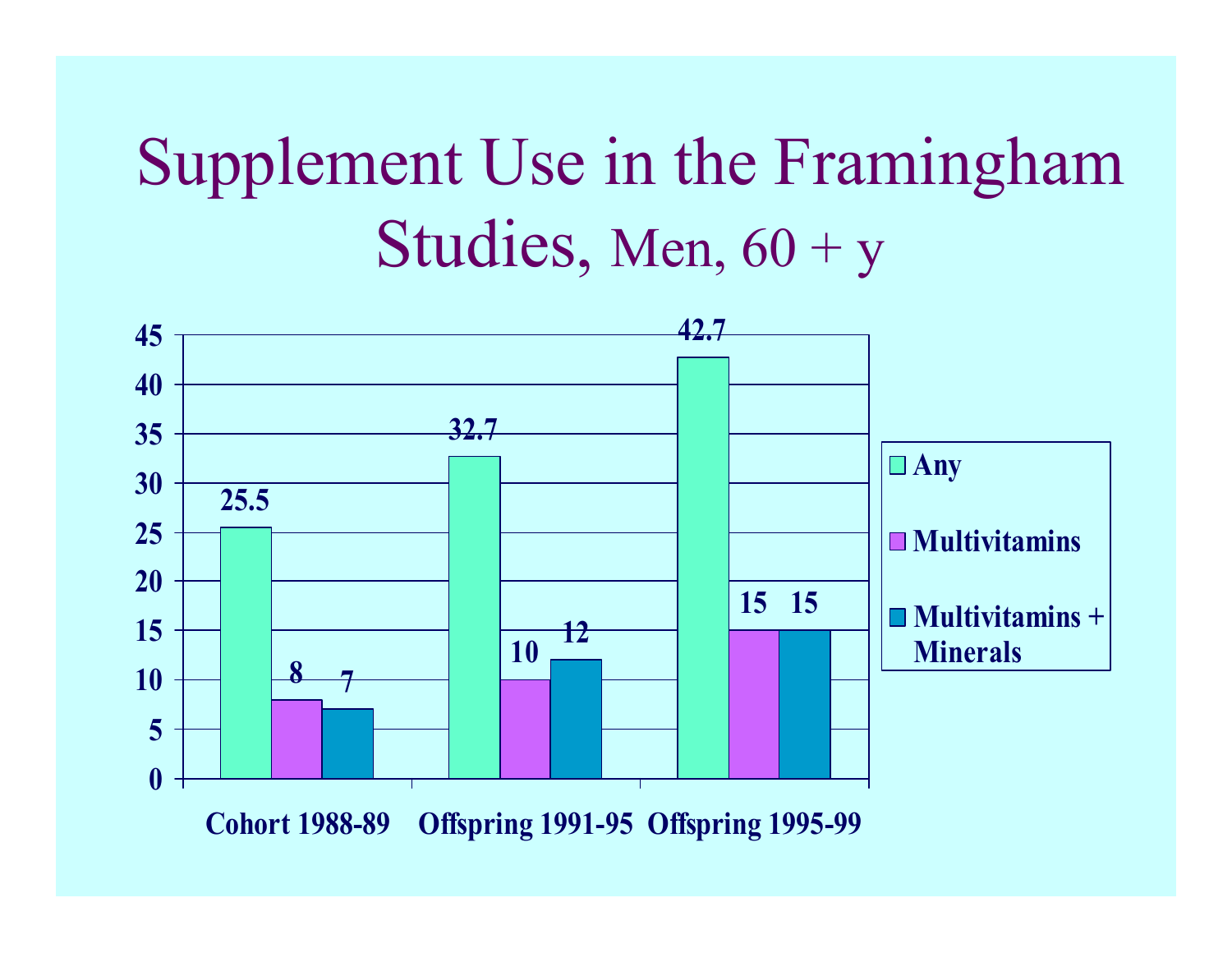## Supplement Use in the Framingham Studies, Women, 60 + y



**C o h o r t 1988-89 O ffs p ring 1991-95 O ffs p ring 1995-99**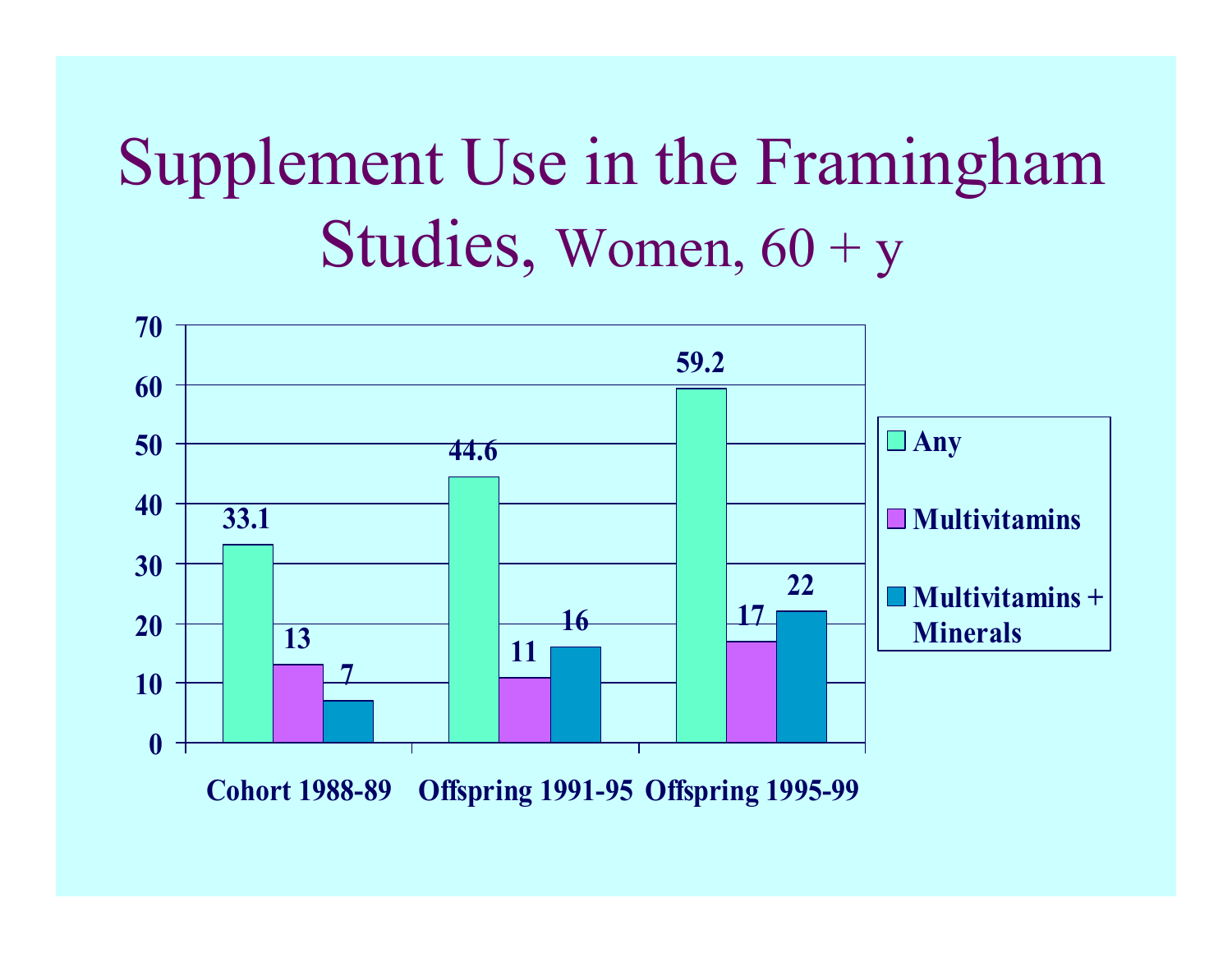### Individual Vitamin/Mineral Use in the Framingham Studies Men,  $60 + y$

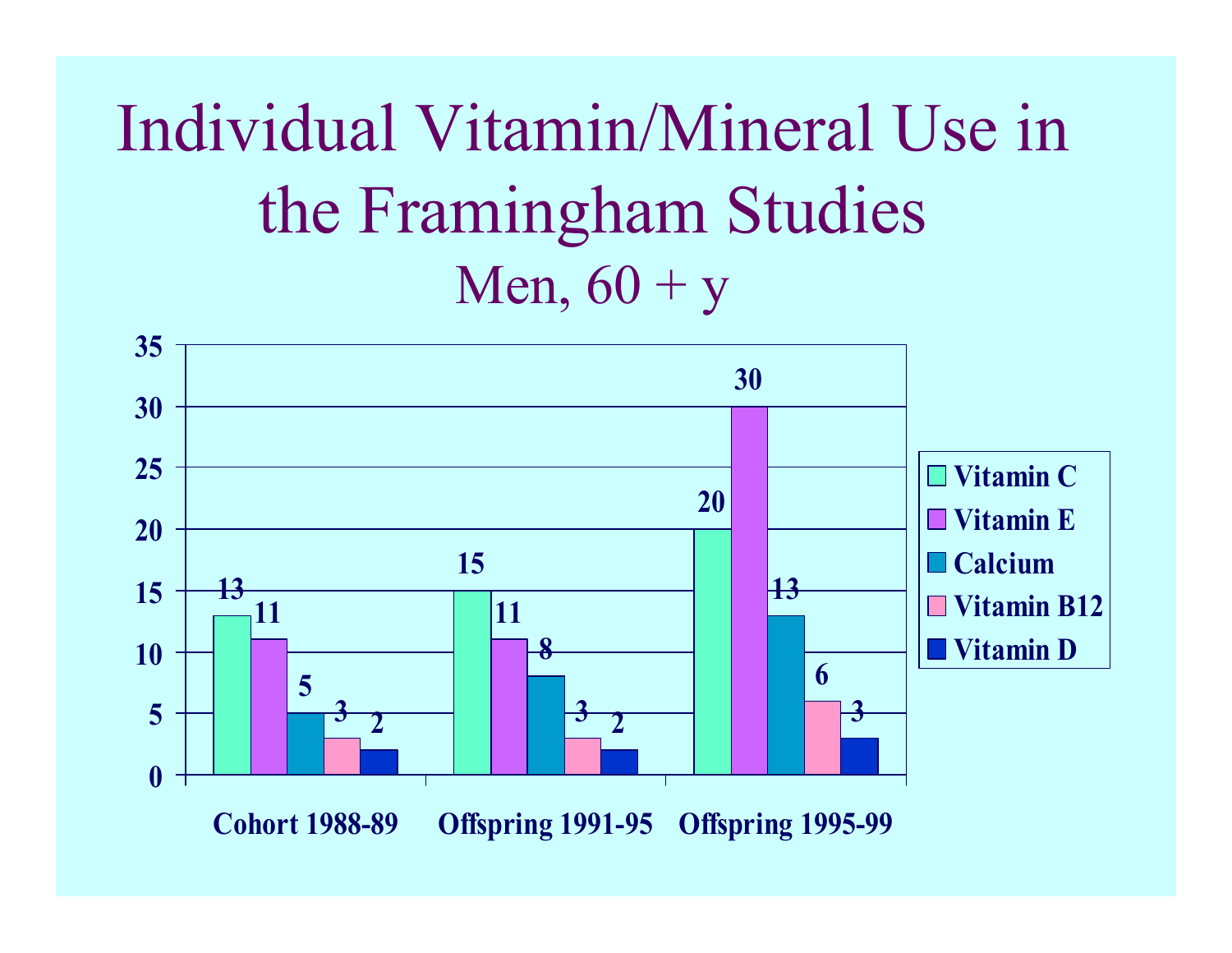### Individual Vitamin/Mineral Use in the Framingham Studies Women,  $60 + y$

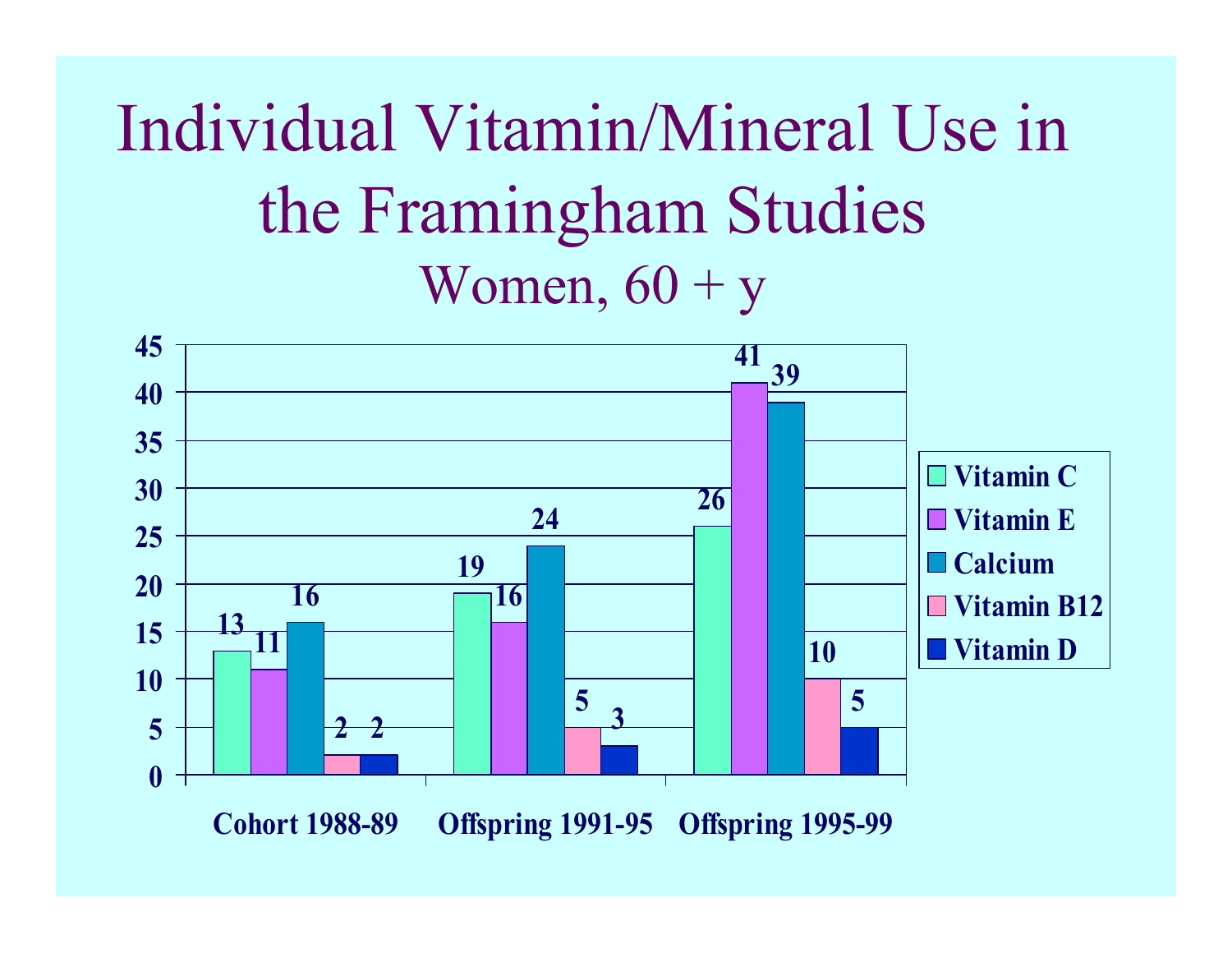Characteristics Associated with Supplement Use, Framingham Offspring 1995-99

|                   | Women  | Men |
|-------------------|--------|-----|
| $-$ BMI $\leq$ 25 | $64\%$ |     |
| >25               | 56%    |     |

| $-$ Alcohol users 64% |        | 46%    |
|-----------------------|--------|--------|
| non-users             | $52\%$ | $35\%$ |

| $-$ Smoking past 65% |        |
|----------------------|--------|
| never                | $55\%$ |
| current $47%$        |        |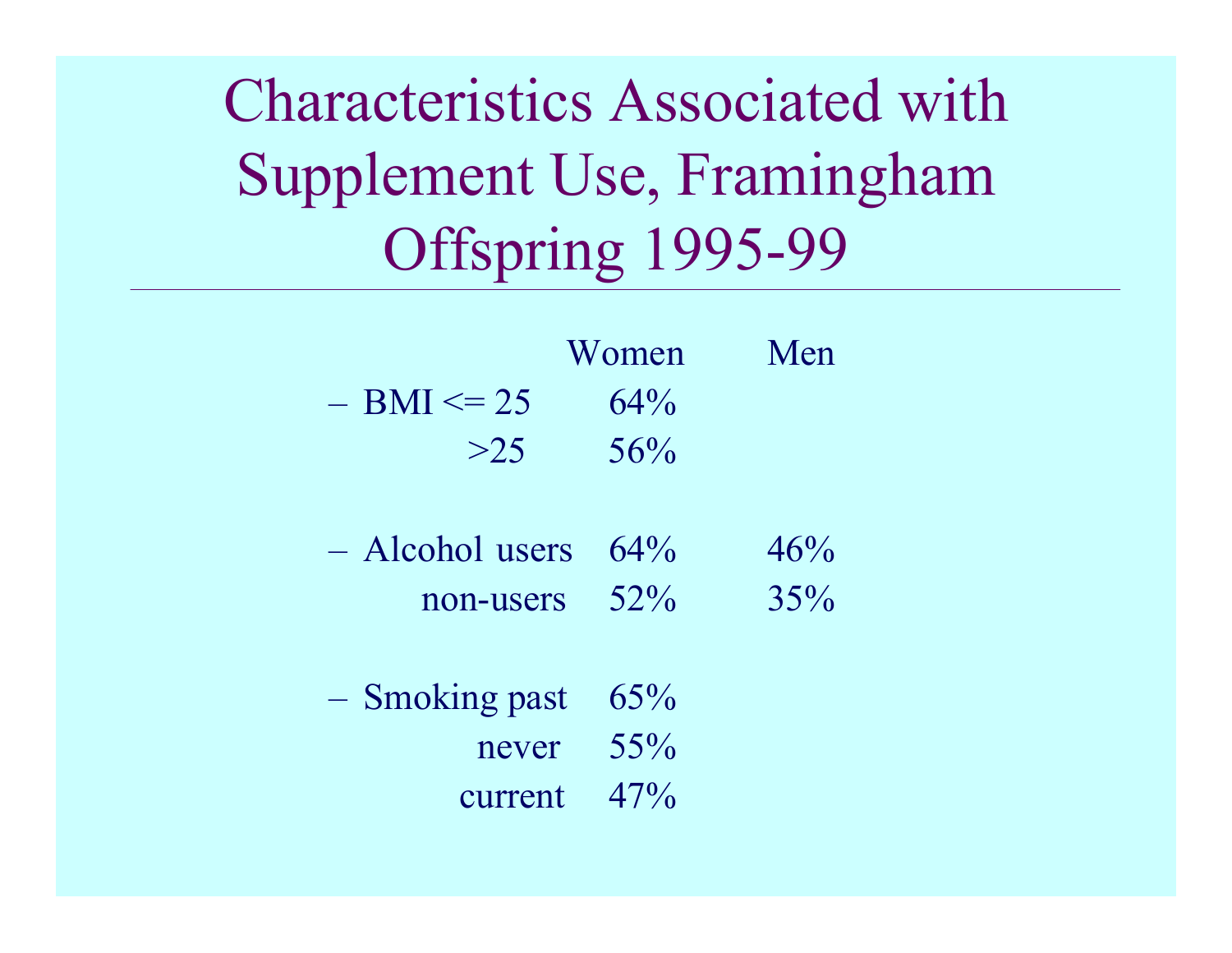### Trend in Supplement Use

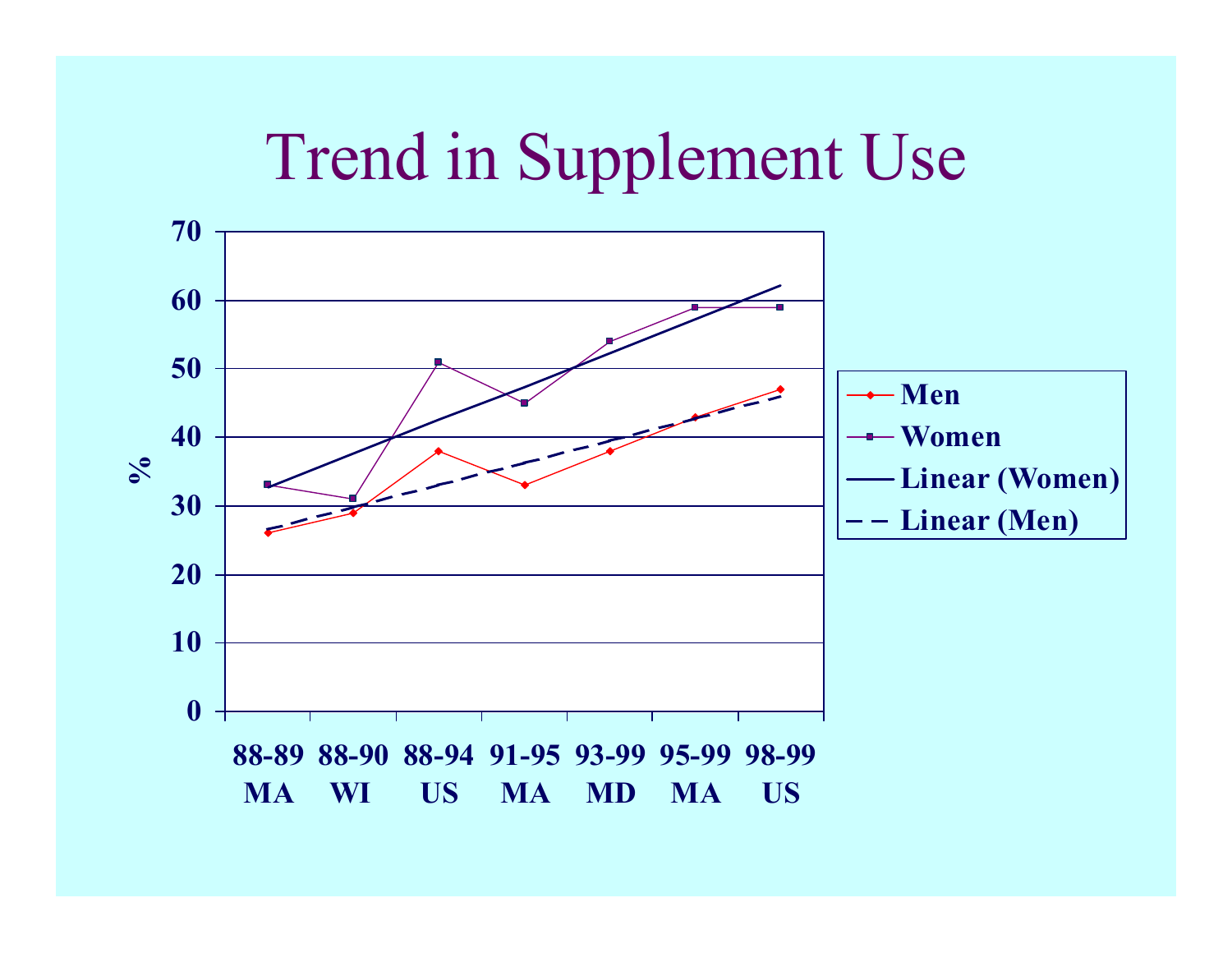#### Herbal/Other Supplement Products Reported in NHANES III (3.6% Reported Any Use)

| Product            | N   | Product                  | N  |
|--------------------|-----|--------------------------|----|
| Lecithin           | 127 | Fiber                    | 18 |
| Garlic             | 117 | <b>Anabolic mixtures</b> | 18 |
| <b>Amino Acids</b> | 102 | Kelp                     | 17 |
| Fish/other oils    | 52  | Co-enzyme Q10            | 16 |
| Alfalfa            | 44  | Choline/inositol         | 15 |
| Ginseng            | 36  | Acidophilus              | 13 |
| Bee pollen         | 23  | Wheat bran               | 14 |
| Psyllium           | 23  | <b>Brewers</b> yeast     | 12 |
| Aloe vera          | 18  | Goldenseal               | 11 |

Radimer et al. J Am Diet Assoc 2000;100:447-45 4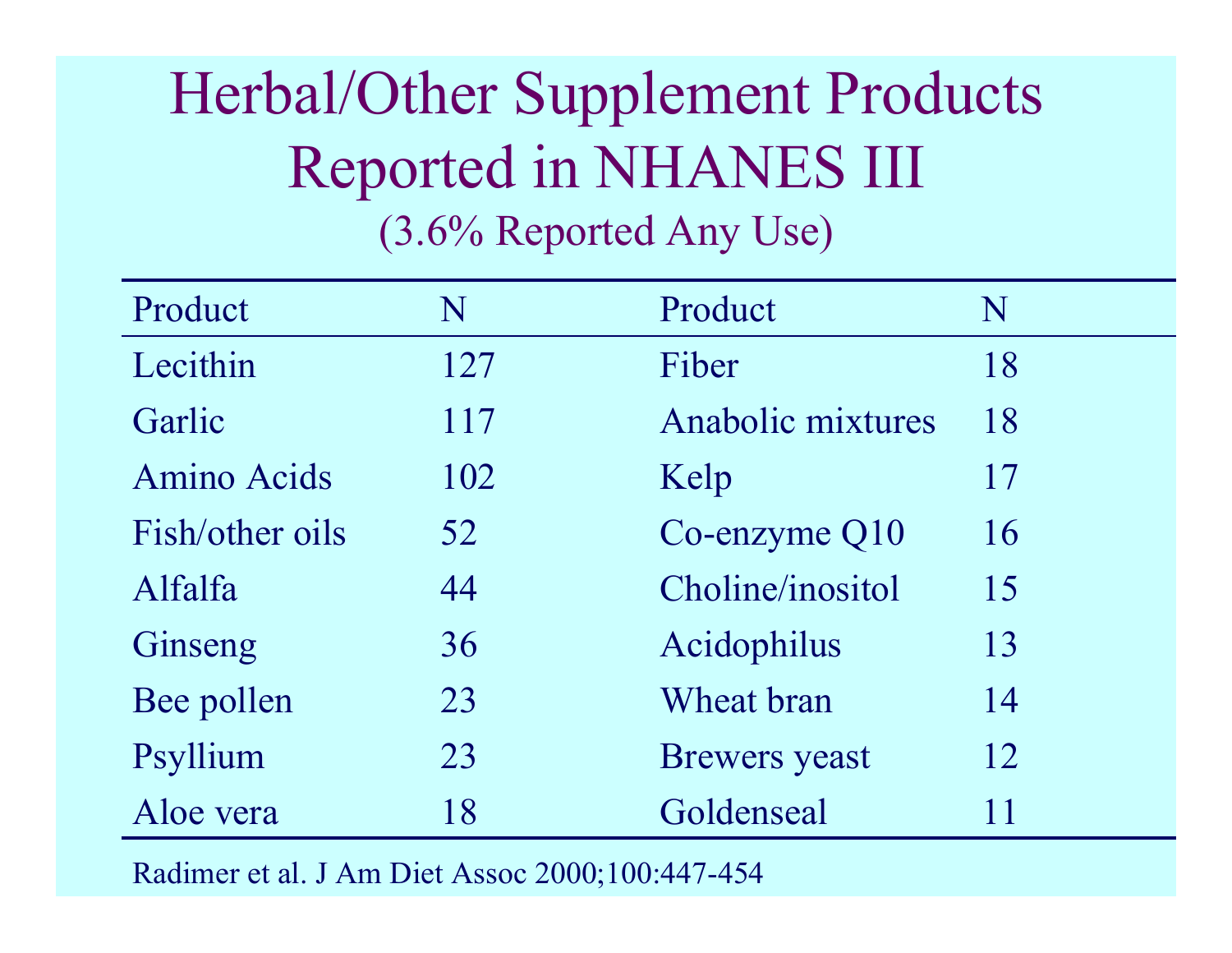Characteristics Associated With Herbal/ Other Supplement Use in NHANES III

- •Female
- 45-75 y
- "Other" ethnicity (than white, black or Hispanic)
- West region
- Education > 12 y
- Higher income
- Divorced
- •Greater alcohol use
- Former smoker
- $\bullet$  > 5 Fruit and vegetable servings/d
- Exercise reported
- Overweight/obese
- Good/excellent self reported health

Radimer et al. J Am Diet Assoc 2000;100:447-45 4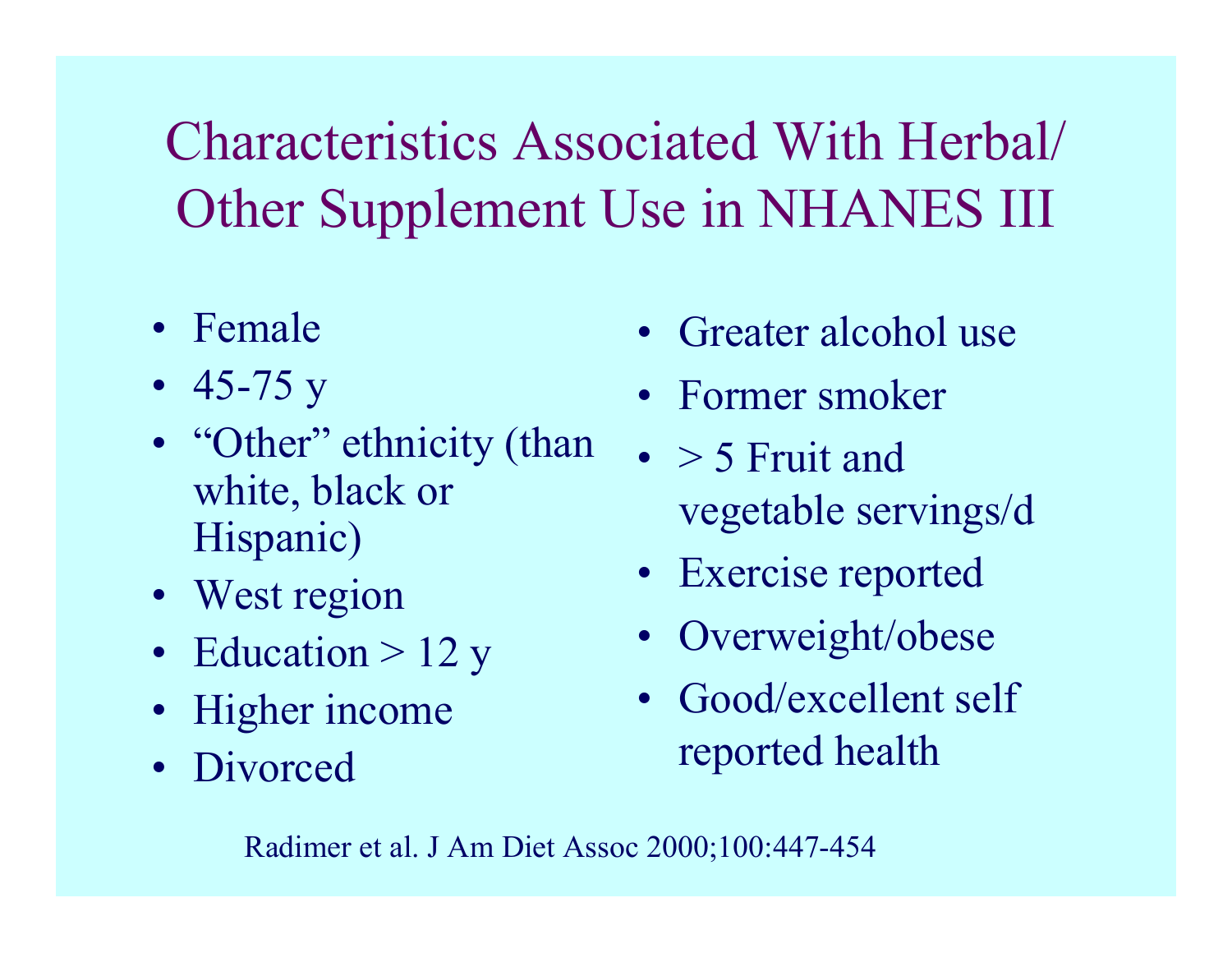#### Herbal/other Supplement Use (%) by Older Adults in the Slone Survey (1998-99, 65+ Y)



From: Kaufman DW et al. JAMA 2002;287:337-344. Nationwide telephone survey. N: Men=243; women=351 aged 65+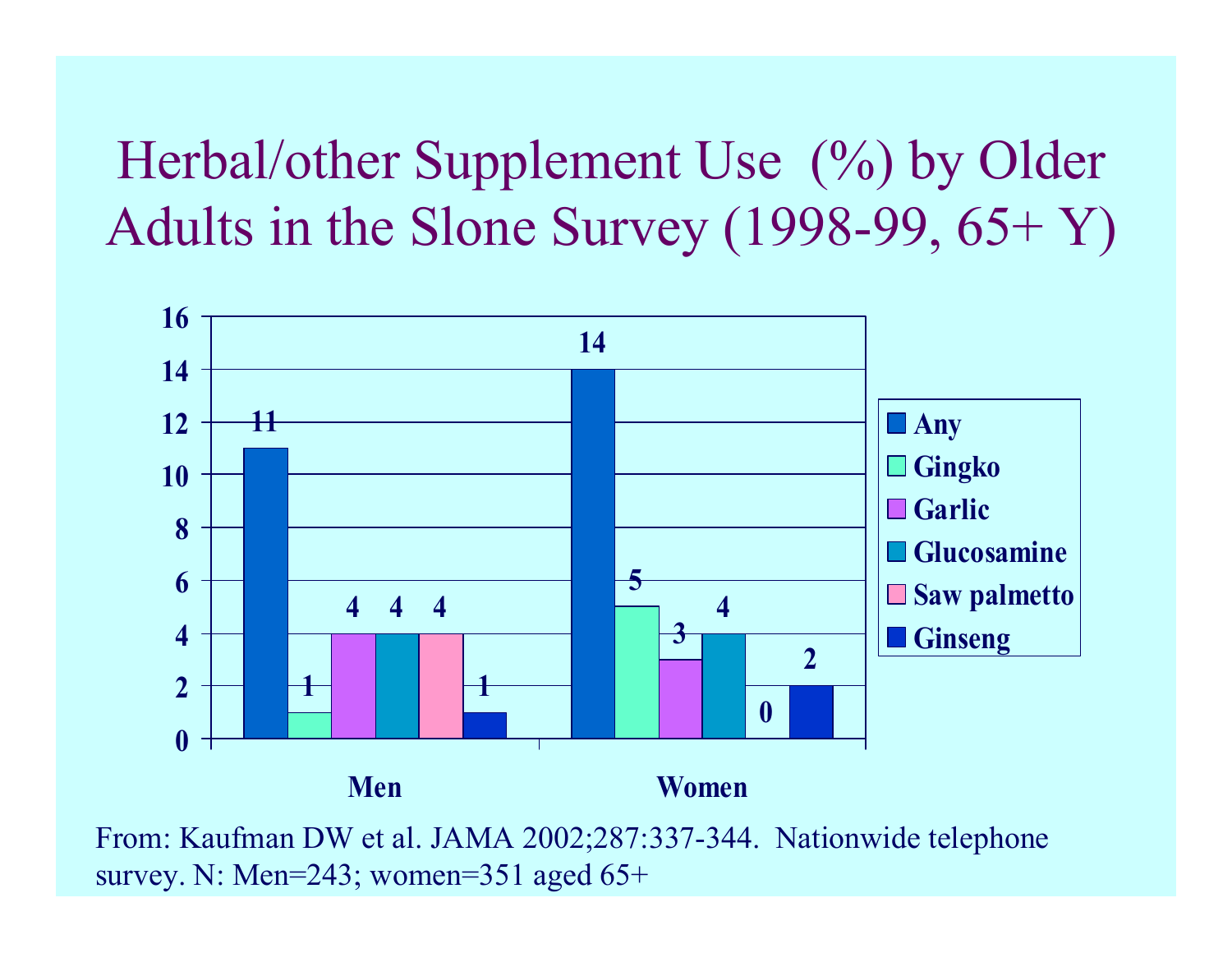Use of Herbal Products by Adults in Minneapolis (1999, N=376)

- 61.2% reported some use in past 12 m
- Users were more likely to:
	- Be female
	- –Use vitamin supplements
	- Have higher education
- Products used – Ginseng 31% –Echinacea 28–Garlic 25– Ginkgo 21 –St John's wort 18– Ginger 17– Ephedra 12– Goldenseal 10– Kava6– S a w palmetto 4

Harnack LJ et al. Mayo Clin Proc 2001;76:688-694. Mail survey, 65% response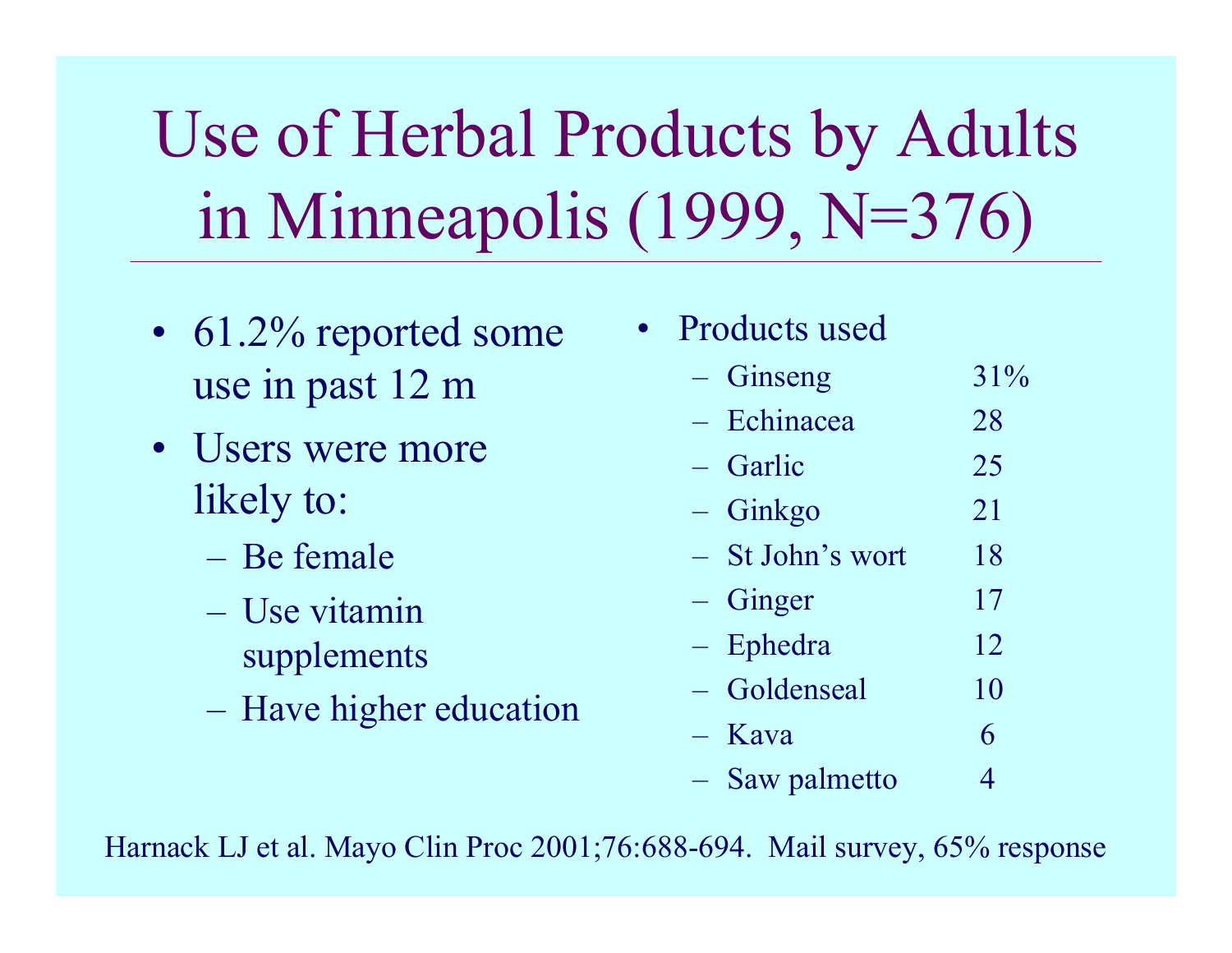### Summary

- Supplement use
	- Increasing rapidly
	- $\mathcal{L}_{\mathcal{A}}$  $-$  Currently more than 40% men and 50% women
- More users
	- Are women
	- Are non-Hispanic white
	- $\mathcal{L}_{\mathcal{A}}$ – Have higher SES
	- Have better diets
	- $\mathcal{L}_{\mathcal{A}}$  , and the set of  $\mathcal{L}_{\mathcal{A}}$ Participate in other positive health behaviors
- Herbal/other supplement use
	- $\mathcal{L}_{\mathcal{A}}$  , and the set of  $\mathcal{L}_{\mathcal{A}}$ Poorly defined
	- $\mathcal{L}_{\mathcal{A}}$ Growing rapidly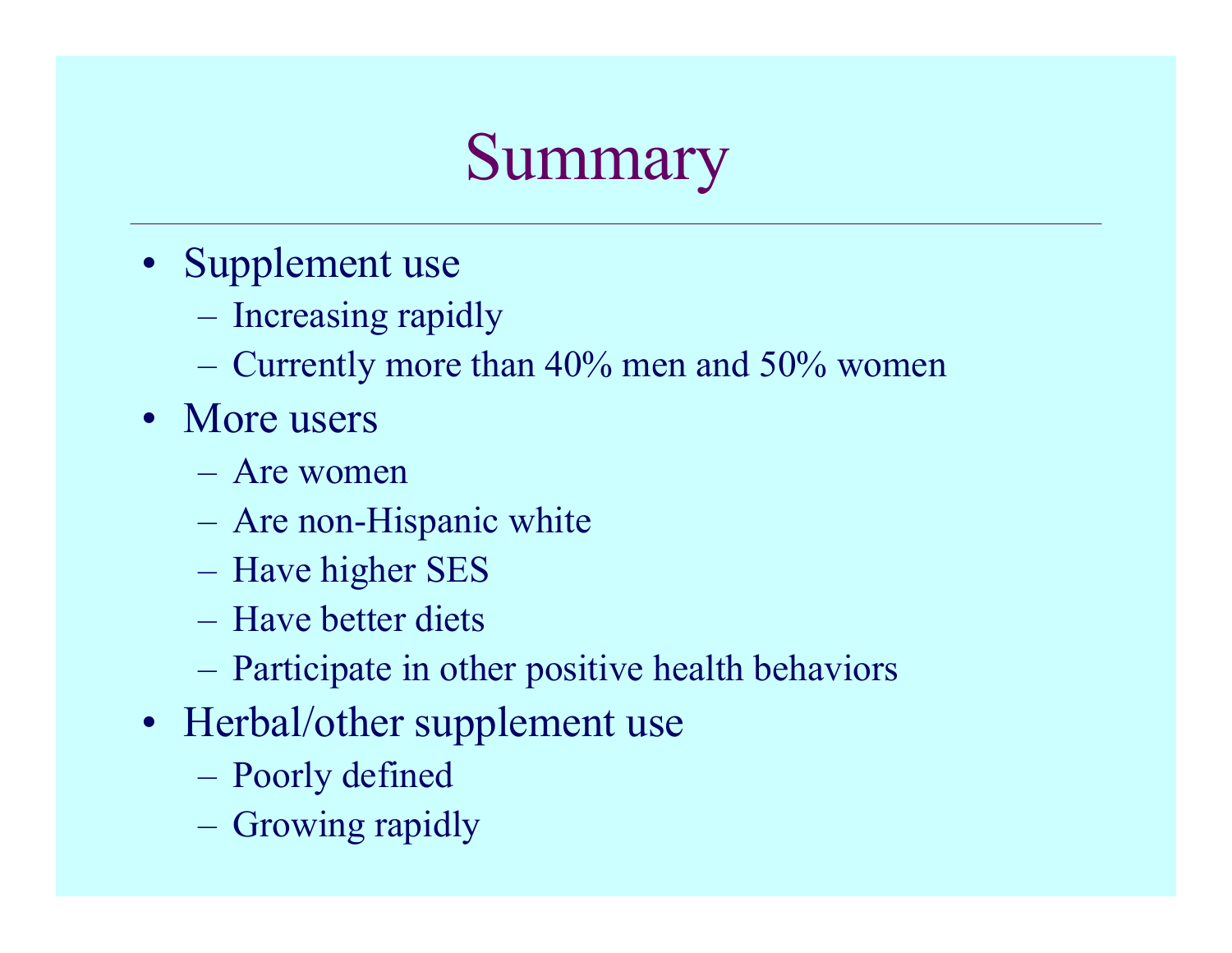### Conclusions

- Those most in need of supplements are not using them as frequently as those already practicing good health behaviors
- African Americans and some Hispanic groups may benefit from greater supplement use
- Among specifically recommended supplements for elders, calcium use is widespread but use of vitamin D and vitamin B12 remain low
- We know very little about the possible effects of rapidly increasing use of herbal/other supplements